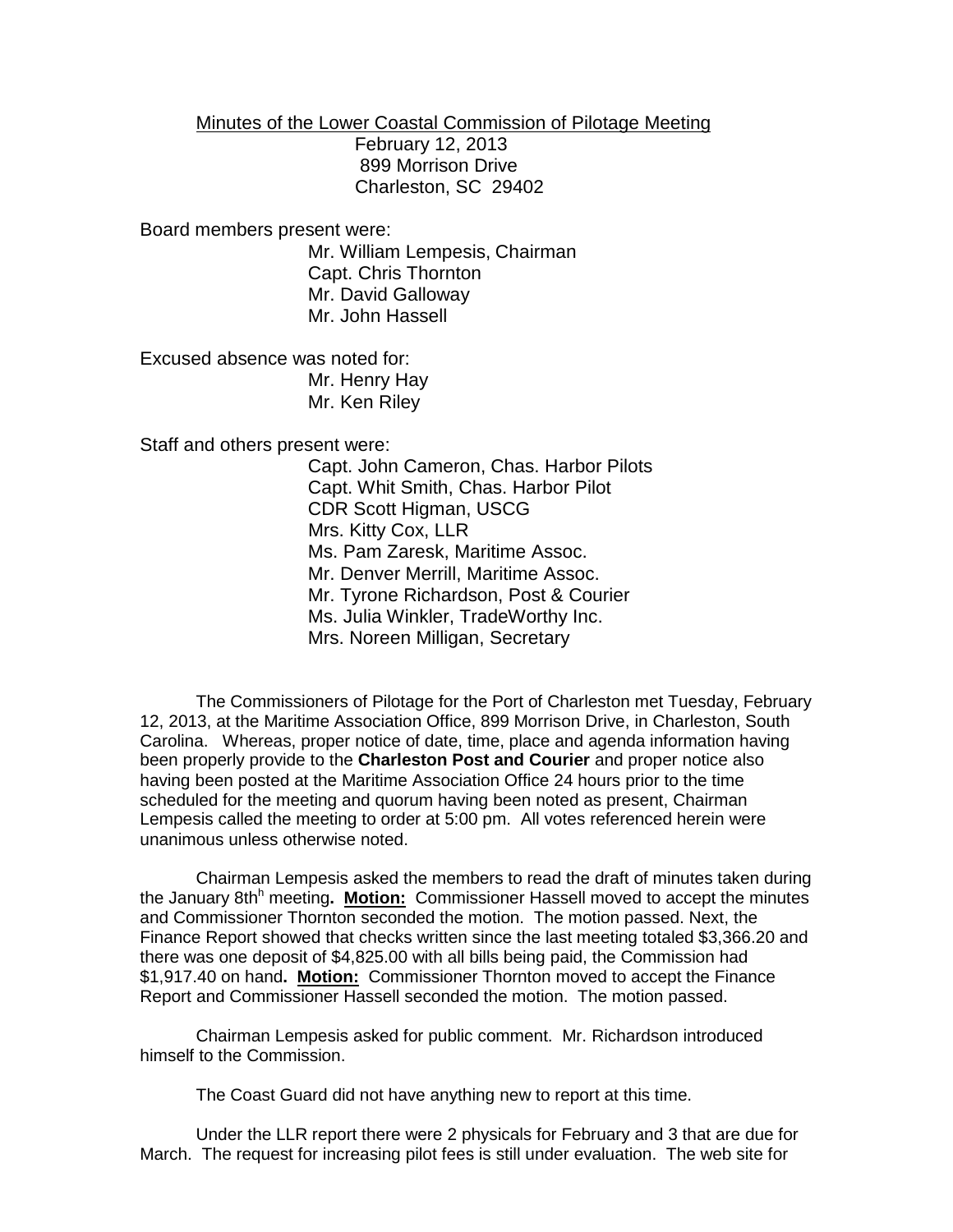the Pilot Commission is now located at [www.llr.state.sc.us/pol/pilotage.](http://www.llr.state.sc.us/pol/pilotage) The application for Pilot Apprentice is now located on this site along with the Affidavit of Eligibility form. Any additions to the site are reviewed by the Commission's advice attorney before being placed on the site. Mrs. Cox reminded the Commission to file their Economic Interest Statements by April 15, 2013.

There was nothing new to report on the DOT Air draft on the Don Holt Bridge.

There was nothing new to report on the Savannah River Maritime Commission.

The pilot fee increase is still under evaluation. Chairman Lempesis informed the Commission that he has been asked to come to Columbia on February 21th to meet with LLR Director Pisarik. Capt. Cameron offered to go with Chairman Lempesis as the consultant to the Commission.

The new air draft policy is going well. Chairman Lempesis advised Mrs. Milligan that it could be taken off the agenda. Capt. Cameron said to reprint the Policy and Procedure manual the most cost effective would be to make 3 ring binders. The cost is \$5.00 per binder. **Motion:** Chairman Lempesis asked for a motion to change the policy manual from bound to a 3 ring binder. Commissioner Thornton made the motion and Commissioner Hassell seconded it. The motion passed.

The racon on the Don Holt is working. Commissioner Thornton said that the racon is working on both bridges but is not very staisfactory. Chairman Lempesis asked Capt. Cameron to have the contractor and pilots get together and see if they can come up with some kind of solution. He will report back at the next meeting.

The pilot web site was discussed under the LLR report. The pilot apprentice application is now on the new site. A new fee page was introduced to replace the one that is on the site. **Motion:** Chairman Lempesis asked for a motion to replace the old fee page with the new one. Commissioner Galloway made the motion and Commissioner Hassell seconded it. The motion passed. Capt. Cameron will send the new fee page to Mrs. Cox electronically. It will be reviewed by the Commission's advice attorney and then placed on the site.

There has been no new mechanical or power failure on vessels this past month.

Under New Business Commissioner Galloway informed the Commission that a power line had been cut and the Channel 13 line in the north quarter was not working. The Midstream was being covered under the downtown base. He will have an update at the next meeting.

The Harbor Pilots submitted their COLA rate increase to the Commission. The present rate of \$59.02 GT (Gross Tonnage) would be increased to \$60.05 Gt. The present rate of \$24.01 DF (Draft Ft) would be increased to \$24.45 DF. They are also asking for the minimum pilotage fee of \$1000.00 to be increased to \$1,200.00 and the \$250.00 charge to be increased to \$300.00 for single-zone shifts and \$325.00 for multizone shifts. The increases would go into effect April 1, 2013. The Commission will run an ad in the Post and Courier with the suggested rate increases. The next meeting will be held on March  $19<sup>th</sup>$  so that interested parties have 30 days to respond.

Capt. Smith said that the pilots are having a problem with depths at the private terminals. They are not sure who is in charge of soundings. Commissioner Hassell asked if there is any maintenance dredging being done. Capt. Cameron said not at this